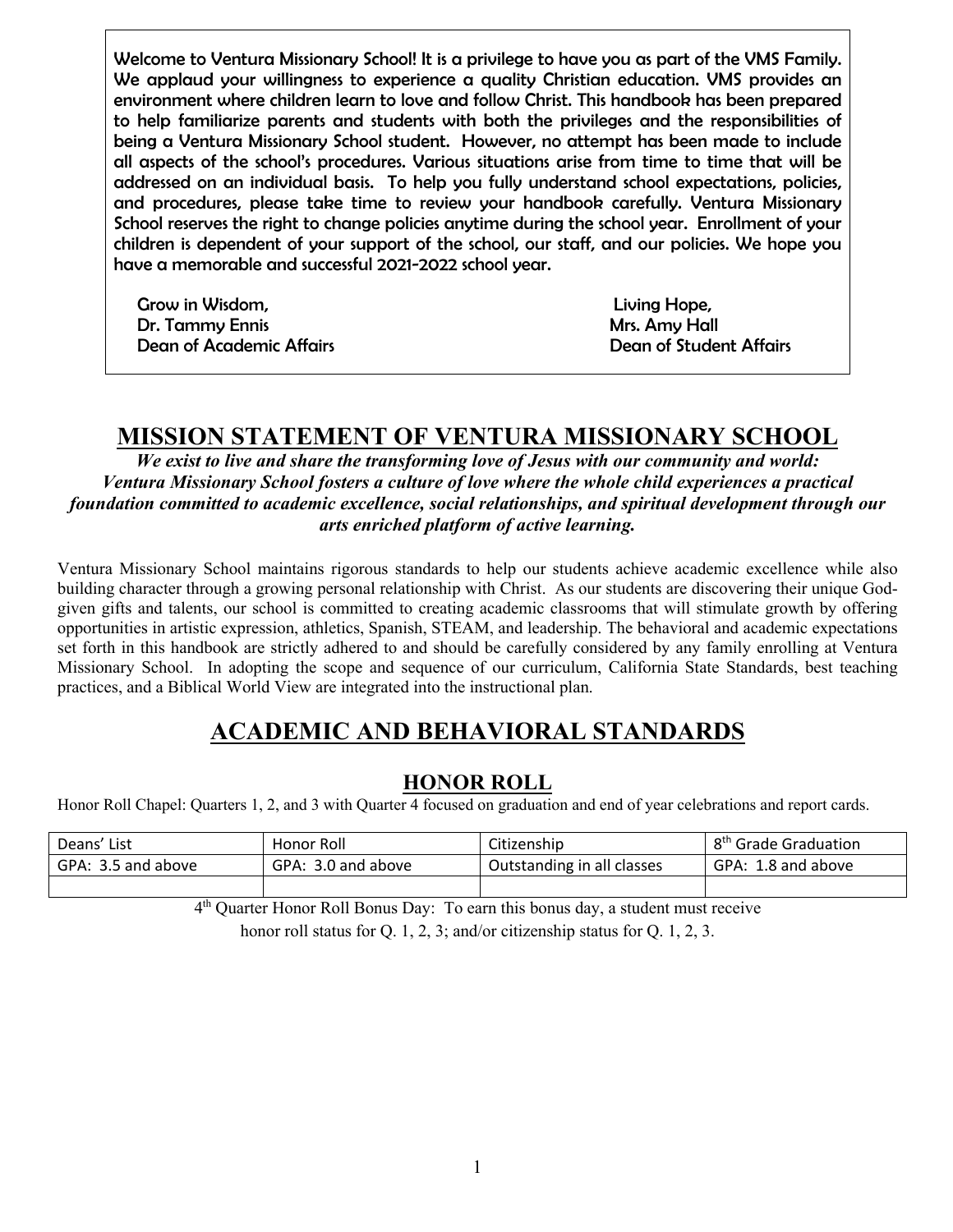# **GRADING POLICIES AND REPORT CARDS**

Report cards are issued every quarter. They include achievement grades (how well you have mastered the subject matter) and citizenship grades.

#### **COMMENT EXAMPLES FOR REPORT CARDS MAY INCLUDED:**

- 
- 
- 1. Excellent work 5. Low test/quiz scores 9. Excessive talking
- 2. Improving 2. Improving 6. Lack of participation 10. Needs more effort
	-
- 4. Late/incomplete assignments 8. Positive attitude
- 
- 3. Inconsistent in effort 7. Hard worker 11. Excessive absences
	- **ACADEMIC GRADES FOR MIDDLE SCHOOL STUDENTS**

| $A+98.5-100\%$   | A 91.5-98.4%      | A-89.5-91.4%        |
|------------------|-------------------|---------------------|
| $B+87.5-89.4\%$  | B 81.5-87.4%      | $B - 79.5 - 81.4\%$ |
| $C+ 77.5-79.4\%$ | C $71.5 - 77.4\%$ | C- $69.5 - 71.4\%$  |
| $D+67.5-69.5\%$  | D $61.5 - 67.4\%$ | D- 59.5-61.4%       |
|                  | $F_{0-59.4\%}$    |                     |
|                  | G.P.A             |                     |
| $A+4.33$         | $A\,4.00$         | $A - 3.67$          |
| $B+3.33$         | <b>B</b> 3.00     | $B - 2.67$          |
| $C+2.33$         | $C$ 2.00          | $C-1.67$            |
| $D+1.33$         | D 1.00            | $D - 0.67$          |
|                  |                   |                     |

### **FACTS GUIDELINES:**

- In becoming independent learners, we encourage students to take ownership of their completed work, deadlines, projects, and missing work by managing their academic progress with our FACTS program.
- Grade postings will begin the second week of each quarter.
- Gradebooks close the last day of each quarter at 4pm. All work/tests completed the last week of each quarter may not be available for view until the quarter has already ended.
- Postings may include various marks, such as:
	- numerical value (grade)
	- $-$  MI missing
	- INC -incomplete
	- P pending not graded (This means the assignment has been turned in, but not graded yet.)
- By Wednesday at midnight expect to review all work completed (homework, classwork, tests, and quizzes) from the previous week.
- Major projects and reports may require extra time for grading, a mark of pending or missing will be viewed in this column.
- If questions arise, please email, or visit the teacher/s directly.

**MID\_QUARTER REPORTS:** A deficiency notice will be mailed to the home halfway through the quarter for each subject in which a student has a grade of C-/S- or lower. These notices give the student, parent, and teacher a chance to work together to bring the grade up to passing level before the end of the quarter.

**PARENT-TEACHER CONFERENCES:** Minimum days are established for parent-teacher conferences. Conferences are mandatory the first quarter (usually in November). Parents will receive their child's report card at the conference. Second and third quarter report cards are handed out in class. Fourth quarter report cards are mailed during the summer with Terra Nova Test results. Minimum days are established for optional third quarter conferences. If conferences are desired at additional times, parents may contact the teacher to schedule an appointment.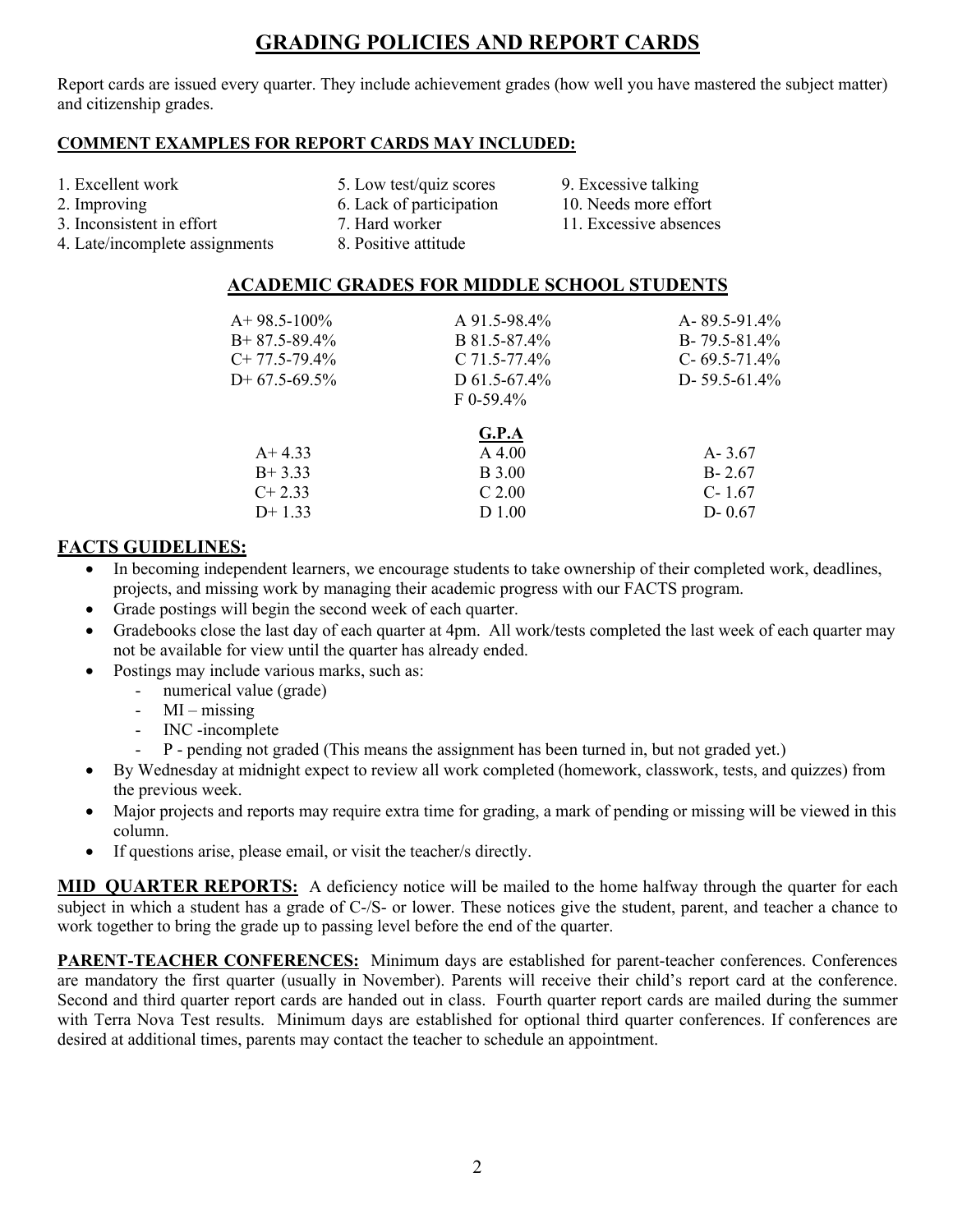### **LATE WORK POLICY**

Late work is accepted under the following guidelines/penalties:

- Work that is one day late is marked down 10%
- Work that is two or more days late is marked down 50%
- **Work will be accepted until the last day of the quarter. \*This policy may be different in Math, but the grade of the late work may or may not be posted until after the quarter grades are submitted for report cards.**
- At the end of a quarter, work may be only turned in over break for work missed due to absence in the last week of the quarter. Students who are ill prior to the last day of the quarter must make arrangements with their teachers before the last school day of the quarter.
- Students are given 2 days per illness to make-up work without penalty. Late work not related to illness during the last week of the quarter will not be accepted after the last day of the quarter.

#### **8th Grade and GRADUATION**

**Students must obtain a cumulative minimal 8th grade GPA of 1.8 to receive a diploma from Ventura Missionary School and participate in graduation exercises. Students with a cumulative GPA of 1.799 or lower will not participate in graduation.** 

When we receive transcript requests, transcripts are forwarded to the student's high school with all grades earned at Ventura Missionary School. Grades of less than a C in any course during  $8<sup>th</sup>$  grade may cause a student to be placed on probationary status in high school, resulting in ineligibility for athletics.

**Students may not receive more than 3 detentions throughout 3rd and 4th quarters to participate in the 8th grade retreat.**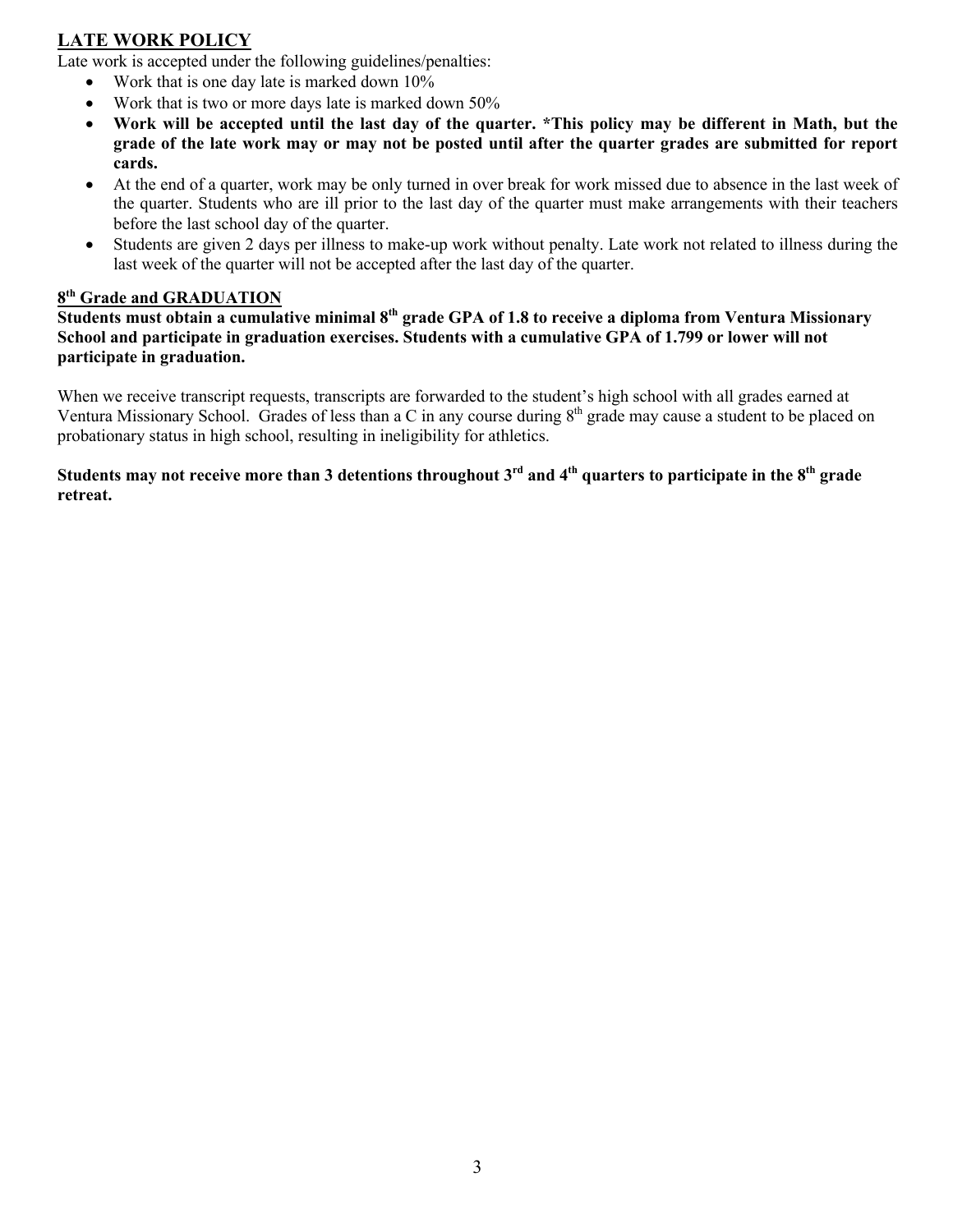# **VMS STUDENT CITIZENSHIP STANDARDS**

As educators, it is our goal for students to acquire a sense of individual and community responsibilities within the walls of **each VMS classroom.** The following is a general outline for students' classroom behavior and citizenship expectations.

| <b>GRADE</b>          | <b>Student Behavior</b>                                          | Class Preparedness / Study Habit                  |
|-----------------------|------------------------------------------------------------------|---------------------------------------------------|
|                       | <b>CONSISTENTLY:</b>                                             | CONSISTENTLY:                                     |
|                       | Obeys school and class rules<br>$\bullet$                        | Has all materials for class<br>$\bullet$          |
|                       | Demonstrates a positive attitude<br>$\bullet$                    | Arrives to class on time                          |
|                       | Shows respect to people and to<br>$\bullet$<br>property          | Work is complete and turned in by the<br>deadline |
|                       | Demonstrates integrity<br>٠                                      | Participates in class                             |
|                       | Uses appropriate language<br>$\bullet$                           |                                                   |
| Outstanding: 0+/0/0-  | Practices self-control                                           |                                                   |
|                       | <b>USUALLY:</b>                                                  | <b>USUALLY:</b>                                   |
|                       | Obeys school and class rules<br>$\bullet$                        | Has all materials for class                       |
|                       | Demonstrates a positive attitude<br>$\bullet$                    | Arrives to class on time                          |
|                       | Shows respect to people and to<br>٠                              | Work is complete and turned in by the             |
|                       | property                                                         | deadline                                          |
|                       | Demonstrates integrity<br>٠                                      | Participates in class                             |
|                       | Uses appropriate language                                        |                                                   |
| Good: $G+ / G / G$ -  | Practices self-control                                           |                                                   |
|                       | INCONSISTENTLY:                                                  | INCONSISTENTLY:                                   |
|                       | Obeys school and class rules<br>٠                                | Has all materials for class                       |
|                       | Demonstrates a positive attitude<br>$\bullet$                    | Arrives to class on time                          |
|                       | Shows respect to people and to<br>٠                              | Work is complete and turned in by the             |
|                       | property                                                         | deadline                                          |
|                       | Demonstrates integrity<br>$\bullet$                              | Participates in class                             |
| Satisfactory: S+/S/S- | Uses appropriate language<br>$\bullet$                           |                                                   |
|                       | Practices self-control                                           |                                                   |
|                       | SELDOM:                                                          | <b>INCONSISTENTLY:</b>                            |
|                       | Obeys school and class rules<br>٠                                | Has all materials for class                       |
|                       | Demonstrates a positive attitude<br>٠                            | Arrives to class on time                          |
|                       | Shows respect to people and to<br>$\bullet$                      | Work is complete and turned in by the             |
|                       | property                                                         | deadline<br>Participates in class                 |
|                       | Demonstrates integrity                                           |                                                   |
| Needs Improvement     | Uses appropriate language<br>Practices self-control<br>$\bullet$ |                                                   |
|                       | Shows no effort to improve                                       |                                                   |
|                       | <b>HARDLY EVER:</b>                                              | <b>VERY UNRELIABLE:</b>                           |
|                       | Obeys school and class rules<br>٠                                | Has all materials for class<br>$\bullet$          |
|                       | Demonstrates a positive attitude                                 | Arrives to class on time                          |
|                       | Shows respect to people and to<br>$\bullet$                      | Work is complete and turned in by the             |
|                       | property                                                         | deadline                                          |
|                       | Demonstrates integrity<br>٠                                      | Participates in class                             |
| Unsatisfactory        | Uses appropriate language                                        |                                                   |
|                       | Practices self-control                                           |                                                   |
|                       | Shows no effort to improve                                       |                                                   |
|                       |                                                                  |                                                   |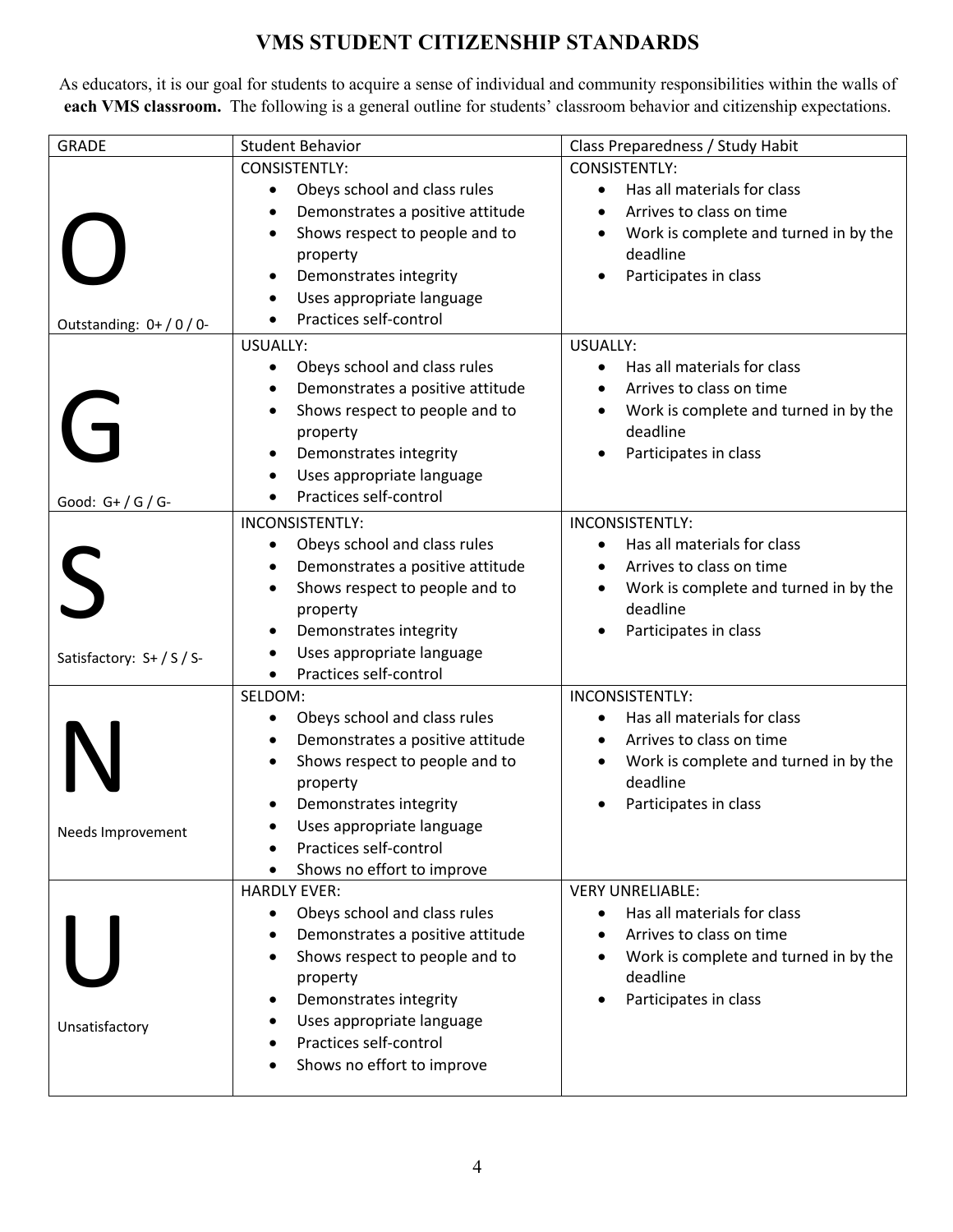#### *A big thank you to our wonderful parent volunteers who make our hot lunch program possible! We hope to start our hot lunch program Quarter 2 if we have enough parent volunteers.*

Choicelunch offers a wide variety of excellent nutritional choices. The chicken is hormone-free and the food contains no trans fats, MSG, high fructose corn syrup or artificial colors, flavors, or sweeteners. The packaging is all compostable. Register your student with Choicelunch, view menus, and order at Choicelunch.com. Orders must be placed by 9:00 a.m. the school day before (Monday's lunch order must be place on Friday).The price of the lunch varies, depending upon choice. Each entrée comes with a choice of fresh fruit or veggie, snack, and a drink.

**Students are NOT permitted to call home for forgotten lunches. Remember to send a snack with your child for the morning break on the days you have ordered hot lunch.** 

# **SCHOOL INFORMATION FOR PARENTS AND STUDENTS**

**PARENTAL INVOLVEMENT:** Ventura Missionary School functions at its highest level when we have a healthy volunteer community. We invite you to volunteer in your child's classroom. Each year teachers need room parents to help with party planning and various administrative duties. We encourage you discuss volunteering with teachers and/or the school office.

**Parents and visitors must obtain a visitor pass from the Day School Office (upper campus) prior to working in the classroom.** This system is in place to keep track of visitors on campus and important for the safety of your children in the event of an emergency. We are a closed campus.

The teaching staff at VMS extends an invitation to parents to visit classrooms during the school year. We want to encourage parent participation in school activities and acquaint you with our program. Classroom visits are limited to 15-20 minutes and must be arranged in advanced with the classroom teacher and the school office.

Please deliver forgotten lunches to the school office, not the classroom. Our staff will bring the lunch to the classroom.

**PTF - PARENT TEACHER FELLOWSHIP:** We invite you to join and participate! PTF meets quarterly and provides an opportunity for parents to become more involved in school activities, staff recognition, and service.

**DAILY DISMISSAL:** Middle school ends at 2:25 p.m. Students are dismissed to the steps above the parking lot or into the courtyard. Students are to remain at the steps or in the courtyard until the parent is clearly seen for pick up by the teacher-in-charge.

**FIELD TRIPS:** Off campus enrichment activities are usually planned per quarter, dependent on volunteer drivers. These activities may require a fee for attendance that will be provided by parents. If this is a hardship for a family, let the teacher know and assistance will be provided. Courtesy and care are expected while in the vehicles. Failure to adhere to school rules or respond to correction appropriately will result in a parent having to pick up his or her child from the trip. Parent drivers must have a Volunteer Driver Information Form filed in the office each school year. **DVDs, videos, and video games are not allowed during field trips.**

**LIBRARY**: Middle school students are allowed to check out two items at a time. Items are loaned for three weeks, and may be renewed for an additional 2 weeks, upon permission from the librarian. Upon notification of student illness by the teacher to the librarian, the due date will be extended by one week. It is the student's responsibility to turn the item into the librarian or the school office regardless of the library class schedule. Borrowing privileges are suspended until past due items are returned or lost book fee is paid. Borrowers are legally responsible to pay for items that are lost or damaged (beyond normal wear and tear). These charges cover the cost to the library for replacing the item, plus costs in processing. This fee is a minimum of \$10.00. *Report cards may be held if there are any outstanding fees or past due items.*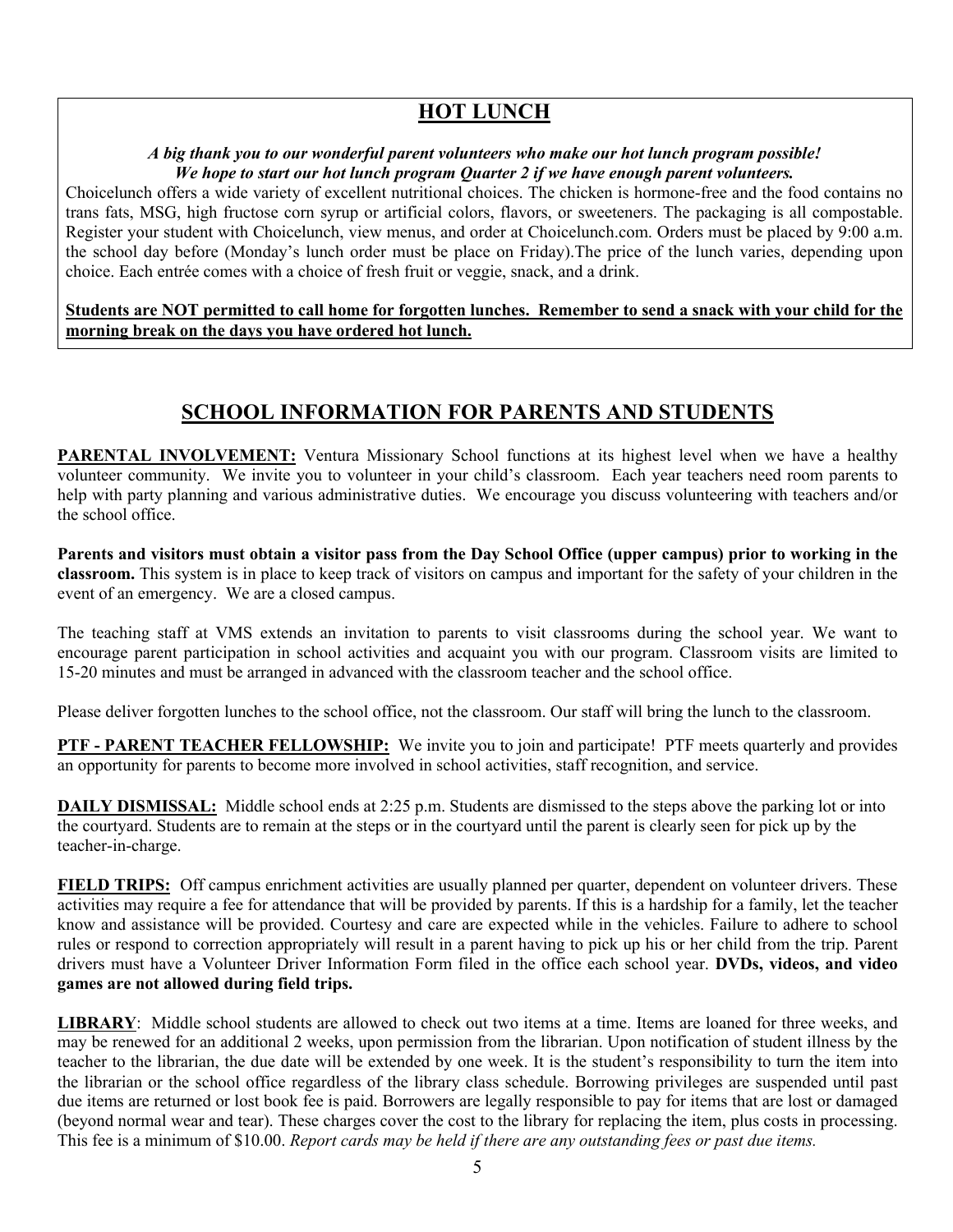Borrowing privileges are a very positive thing for children. Not only does it encourage them to read and help improve their reading skills, but it also teaches responsibility. While it is not encouraged, parents may revoke their child's borrowing privileges by submitting a yearly written request to the school office, which will be passed on to the librarian. Each revocation expires at the end of each school year, so the child has the opportunity to have a clean slate with each new school year.

**CHAPELS:** Weekly chapels are scheduled for worship and spiritual growth. Additional chapels or assemblies may be scheduled.

**LOST & FOUND:** We retrieve many jackets, sweaters, lunch boxes, and other items daily. Please periodically check the Lost and Found outside of the office. At mid-quarter and between quarters, the items left in the Lost and Found will be donated to a local charity. Please label lunch boxes and jackets/sweaters/sweatshirts with your child's first and last name.

**MEDICATION:** All medication, whether prescription or over-the-counter, must be kept in the school office. Pain relievers may be kept in the office with instructions and parental permission for use on an as needed basis in case of headache. **All medications must be kept in their original containers**. Students should always keep their inhalers with them to use as necessary. An "Authorization for Medication" form must be on file in the school office before **any** medication may be distributed.

**EXTENDED CARE:** Before-school care is available from 7:30-7:55 a.m. Cost for care from 7:30-7:45 a.m. is \$5 each week. There is no charge from 7:45-8:05 a.m. After-school extended care is available from 2:30-5:30 p.m. The cost for after-school extended care is \$30 for each hour portion, billed weekly only. *Any student attending extended care needs to fill out the extended care registration google form emailed monthly.* **Students not picked up by 2:40 p.m. will be sent to extended care – this is considered emergency care and is billed at \$10 an hour. Extended care students are not allowed to leave without being signed out.**

**EARLY DEPARTURE:** We encourage you to schedule appointments after school hours. However, when that is not possible and a student needs to leave the campus during the school day for an appointment, he/she must bring a note from his/her parent or guardian. **The parent needs to sign the student out in the school office and then wait in the office for the student to leave class**.

**PARTY INVITATIONS:** Invitations **may not** be passed out at school. Invitations should be mailed privately.

**RAINY DAY LUNCH:** Students eat lunch in homerooms; teachers supervise and then students are released to the gym.

**P.E. UNIFORMS:** P.E. Uniforms are on sale in the office. Students are required to wear a VMS P.E. shirt and a VMS P.E. short.

**P.E. OPT OUT:** Students may choose to opt out of P.E. if they participate in a non-school related sport after school. Students must participate in the sport for at least 3.5 hours a week. The student's coach must verify the hours, and the completed form must be turned in for credit at the end of each quarter. Students who do opt out of P.E. must be signed out in the office and picked up from school at 2:15 p.m. each day. If there is a day during the semester that a parent is unable to pick up their child the student will participate in their assigned P.E. class. There are two forms: one form is to be completed the first week of the semester and verifies the student's intent to opt out, the second form is to be signed by the coach and turned in the last week of the semester in order to receive a P (pass) on the report card.

### **HOMEWORK**

The assignment of homework is considered an integral part of the school's total experience. Homework is an extension or expansion of work begun in the classroom. It may consist of any or all of the following activities:

- 1. Practice assignments in a skill area
- 2. Review of content previously studied
- 3. Special study motivated by special interests
- 4. Recreational reading
- 5. Use of community resources
- 6. Creative writing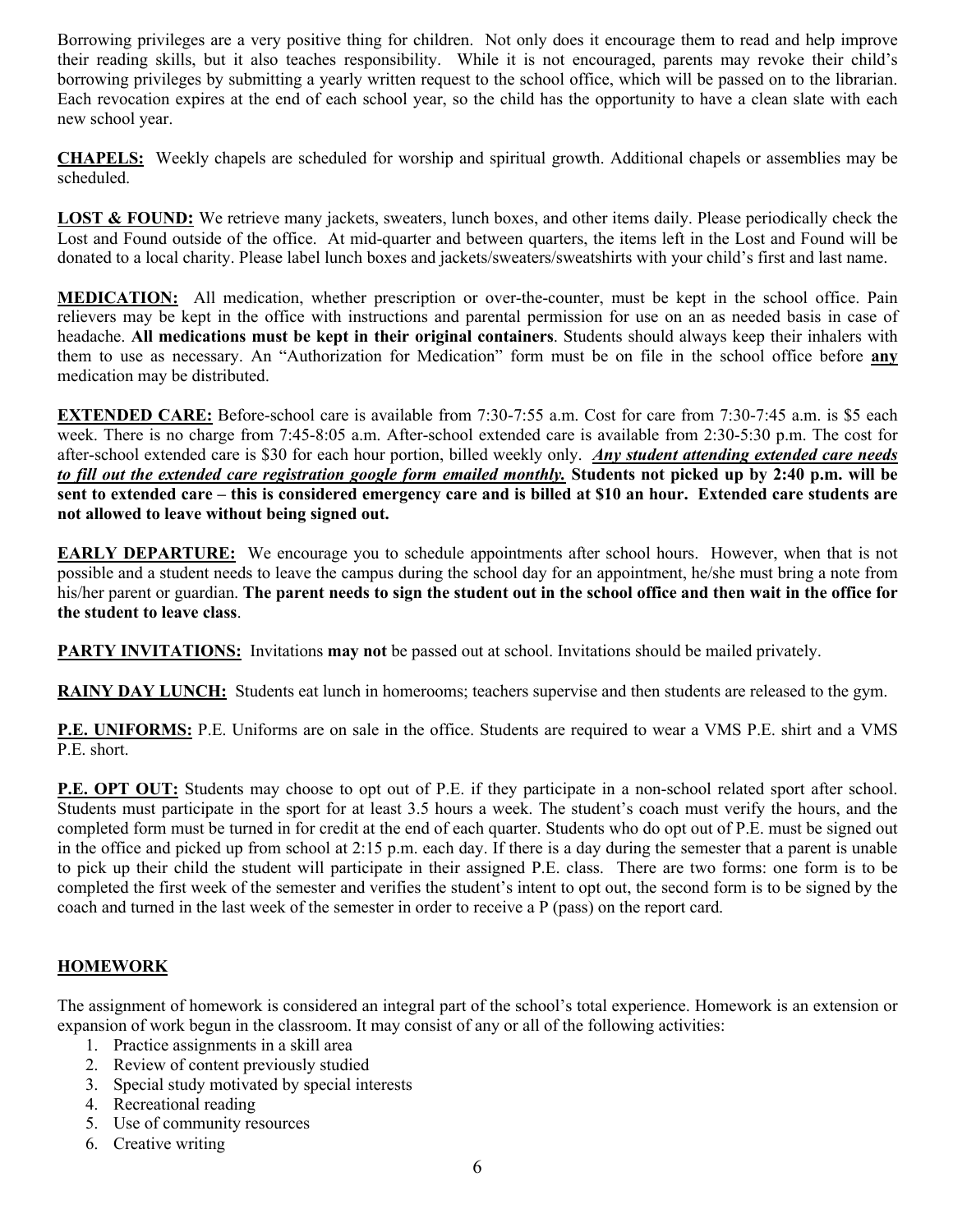Homework is assigned for the following reasons:

- 1. To make up the work that was missed
- 2. To complete assignments started in the classroom, but not completed
- 3. To provide additional practice in the mastery of new skills and concepts
- 4. To extend the application of the curriculum beyond the classroom

Parents have the responsibility to assist the child in his/her homework by providing a time and place conducive to study, which will allow for concentration and the absence of distractions. **Parents should not do the work for the child, but they should provide encouragement and supervision so that the child will get the work accomplished. At the teacher's discretion, points may be deducted if it is apparent that the parent, not the child, completed the assignment.**

#### **EXTRACURRICULAR ACTIVITIES FOR STUDENTS**

**OUTDOOR EDUCATION:** Middle school moves to the outdoors for a week of outdoor education during the first quarter. Attendance is highly encouraged, but not compulsory. However, since this week is an instructional week, any student not attending will be given assignments to complete at home and due in the office by 4:00pm the Friday outdoor ed students return from camp. There is an additional cost of approximately \$425.

**EDUCATIONAL TOURS:** The East Coast Tour, visiting historical sites, is offered on even school years (ex: 2004, 2018). This is an optional trip and there is an additional cost. Email Mr. Marshall for details.

**STUDENT AMBASSADORS:** This is a group of students who are chosen by the faculty to represent VMS in a variety of ways. These students are chosen because of their love for Jesus, their love for the school, and their quality of character. The Student Ambassadors assist with campus-wide and Church events throughout the year.

**AFTER SCHOOL ACTIVITIES: Students must be in attendance at school to participate in extra curricular activities** (dances, athletic games, cheerleading, choir) unless they have an excused appointment slip from a doctor or dentist. Students who leave early for illness or any other reason may not attend the extra curricular activity.

#### **ATHLETICS**

We hope that all student athletes will be challenged and motivated to do their best to help their team be successful. We believe through the combination of a Christian atmosphere, high academic standards, and extracurricular activities we provide an environment that will help students become well rounded Christians, become physically fit, and enjoy the experience of playing on a team!

Interscholastic after-school sports are offered to middle school students and a *nonrefundable cost of approximately \$125* per sport is required to cover league fees, insurance, uniforms, and referees. The behavior of student athletes is to be above reproach. A student may not participate while on Academic or Behavior Intervention/Probation and may miss the opportunity to participate in a game due to earning a detention. Volunteer coaches are utilized.

#### **SPORTS ELIGIBILITY:**

All athletes who participate in our school's sports program are representatives of God, VMS, their team, their parents/guardians, themselves, and their coaches; therefore, student athletes are expected to act with class and sportsmanship, as well as expected to be a team player. Victory is one of the goals of all our teams, but not at the expense of losing our dignity or compromising our Christian testimony. It is our goal that all student athletes will be obedient, attentive, and learn about the spirit of competition while having fun participating on our many sports teams.

**Participation in our sports or cheerleading program is an earned privilege.** Students who participate in our interscholastic programs are held to a high standard; the guidelines are as follows: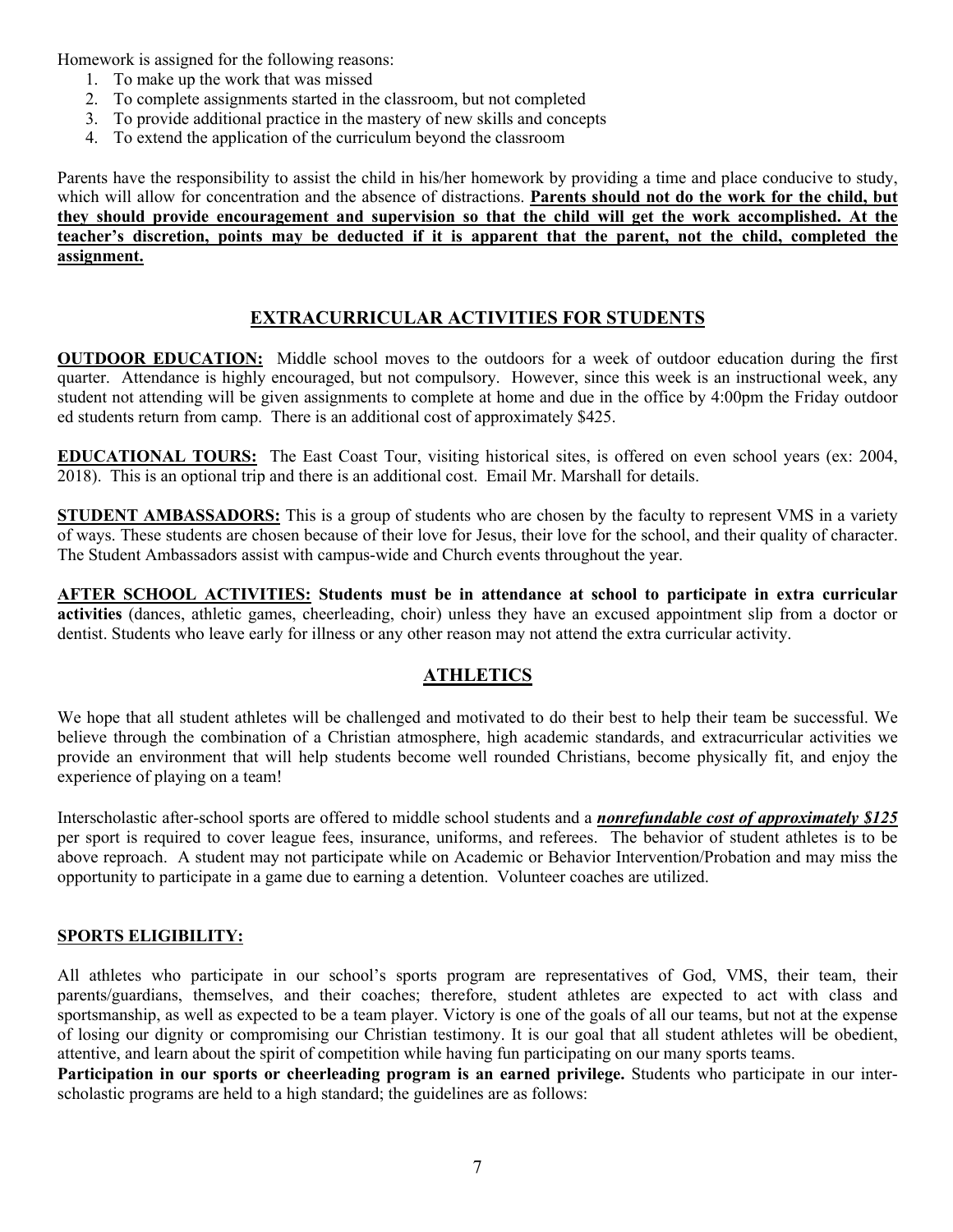- **Student athletes and cheerleaders will not be allowed to compete in games while on Academic or Behavioral Intervention/Probation. Academic eligibility will be assessed at mid-quarter as determined by their probationary status.**
- Students must also comply with classroom standards as well as general school regulations (attitude, obedience, respectfulness, language, dress code, etc.). **Any student who receives a detention for any inappropriate action or behavior will be suspended for at least one game as soon as the Athletic Director notifies him or her. The Athletic Director will notify the student and coach.**
- **A student may not receive more than 3 detentions during a season, or he/she will be dropped from the roster.**
- Unsportsmanlike conduct or behavior contrary to our school's Christian philosophy will result in immediate removal from the game in progress, as well as possible suspension for a game or games, and in extreme cases, dismissal from the team.

Tryouts may be necessary; dependent upon the number of interested students. Therefore, students are not guaranteed a spot on a team. Every attempt will be made to play every student during each game, but not necessarily equal time; dependent upon behavior and attendance requirements.

# **STUDENT RESPONSIBILITIES**

### **GENERAL SCHOOL STANDARDS**

We expect the attitudes of students should complement the atmosphere our school desires to provide. We expect all our students to demonstrate the following general attitudes and behavior:

- 1. Show respect and obedience to all school and church staff.
- 2. Show reverence to the Bible, the Christian flag, and the American flag.
- 3. Show proper care of all school and church property.
- 4. Have orderly and courteous conduct in the classrooms, sanctuary, breaks area, playground, and restrooms.

# **GENERAL CLASSROOM POLICIES**

Students are expected to exhibit good classroom manners and conduct themselves at all times in a manner that is conducive to learning and with regard to fellow students, as follows:

- 1. Answer all adults respectfully. Students must address all teachers and school personnel by Dr., Mr., Mrs., Ms., or Miss. No first names.
- 2. Listen when others are speaking. Students must raise their hand and wait to be called on by a teacher.
- 3. When talking is permitted, the class must not become loud and boisterous.
- 4. Be courteous and considerate of those around you who are also trying to learn. Do not write or pass notes or toss or play with objects during class.
- 5. Assignments must be turned in on time and completed neatly with proper headings. Responsibility is one of the most important lessons of school. It is each student's own responsibility to turn in assignments on time. The policy for late work is stated and will be applied accordingly to a final grade.
- 6. Each student must come to class on time with all materials and necessary supplies.
- 7. Each student must help keep the classroom clean by picking up paper and debris before class dismissal.
- 8. Students are not to be in any classroom without teacher supervision.
- 9. Students must have permission and a pass to leave a classroom or instructional area during class time.
- 10. Specific classroom management plans will be posted in each room.
- 11. Student may not keep permanent markers at their desks.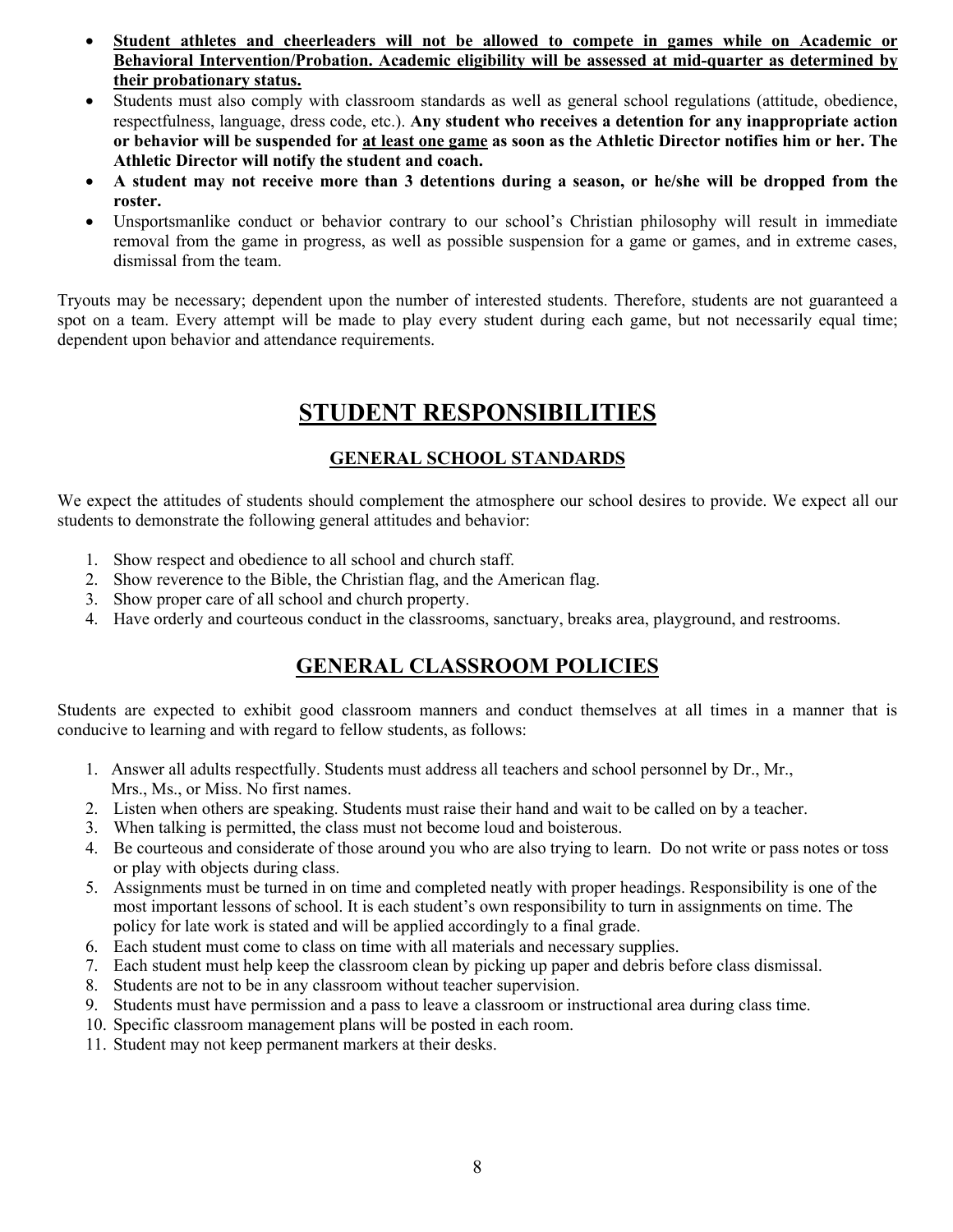### **CONDUCT ON THE SCHOOL GROUNDS**

- 1. *Students are to remain in supervised areas at all times*. Students may not leave school grounds without permission from the student's parent or guardian.
- 2. Only students in first through third grade are permitted in the small playground area.
- 3. Students are to walk and be quiet near any classrooms or offices.
- 4. There is no playing or loitering in the restroom areas or hallways.
- 5. All toys should remain at home.
- 6. **The following items are not allowed on school grounds, except where special permission is given by the deans or a teacher: such as, electronic devices, electronic games, or skateboards**
- 7. **Cell phones are allowed but must not be used during school hours (8:00 a.m.-2:30 p.m.). Cell phones must be in a student's locker. \*VMS is not responsible for any lost or stolen items. Please see Cell Phone Policy at the end of the handbook.**
- 8. **Cell phones are not to be used for ANYTHING other than texting or calling before or after school. This means…no picture taking, no music use, no recording videos, no playing games or use of apps. This rule is in place for Daycare as well (2:30-5:30). A day care phone is available for parent communication to child.**
- 9. **Toy guns, water guns, laser pointers (these are against the law to bring to school), lighters, weapons, knives of any kind, matches or anything deemed inappropriate by the administration are not allowed at school.**
- 10. Gum is not allowed on school campus.
- 11. Respect must be shown for the rights and property of others. Students may not handle or use the property of others without permission. Parents or guardians may be held liable for all damage to property caused by their child.
- 12. Students are to follow a "hands off" policy: no fighting, hitting, pushing, biting, or other roughhousing, in a threatening manner or even in play.
- 13. Profane, vulgar, derogatory language (writing or drawing), or gestures are not allowed.
- 14. Students may not play with sticks or throw items like dirt and rocks.
- 15. Bicycle riding, scootering, skating, or skateboarding is prohibited at school.
- 16. Rolling backpacks are permitted on campus with care and concern of other's safety. Students may not ride on rolling backpacks while on campus.
- 17. Students are responsible to help keep the campus clean by throwing away their trash. Belongings must be secured in backpacks or lunchboxes to keep items safe from wind and seagulls. If a student does not keep their lunch in their backpack or locker the school cannot monitor the safety of this lunch.
- 18. Public displays of affection are prohibited (i.e. hand holding, hugging, and kissing).
- 19. Students are prohibited from writing **anything** on oneself or others.
- 20. Students are not allowed to store any items under the lockers.
- 21. Students are not allowed to sell items on campus for personal gain.

#### **STUDENT CONDUCT**

Romans 13:1 states "*Let every person be subject to the governing authorities. For there is no authority except from God, and the authorities that exist are appointed by God."* This verse is a reminder as to why we should obey our school rules.

- 1. **Respect and Courtesy** Students are to show respect for all teachers, playground and daycare supervisors, and other staff members. When any staff member gives a student an instruction, or asks a student to refrain from doing something, the student is expected to obey promptly, without argument. Respect needs to be shown toward other students of any age. Respect and courtesy are to be given during all activities.
- *2.* **Attitude** Negative comments, grumbling, complaining, and arguing are unbecoming. Christ gives us clear teaching in this area. John 6:43 states: *"…stop grumbling among yourselves."* Philippians 2:14 continues *"Do everything without complaining or arguing."*
- 3. **Resolving Problems** The Bible is very clear in stating how to handle personal problems. In Matthew 18:15-17, it states: *"If your brother sins against you, go and show him his fault, just between the two of you. If he listens to you, you have won your brother over. But if he will not listen, take one or two others along, so that every matter may be established by the testimony of two or three witnesses. If he refuses to listen to them, tell it to the church…"* This means that you should go to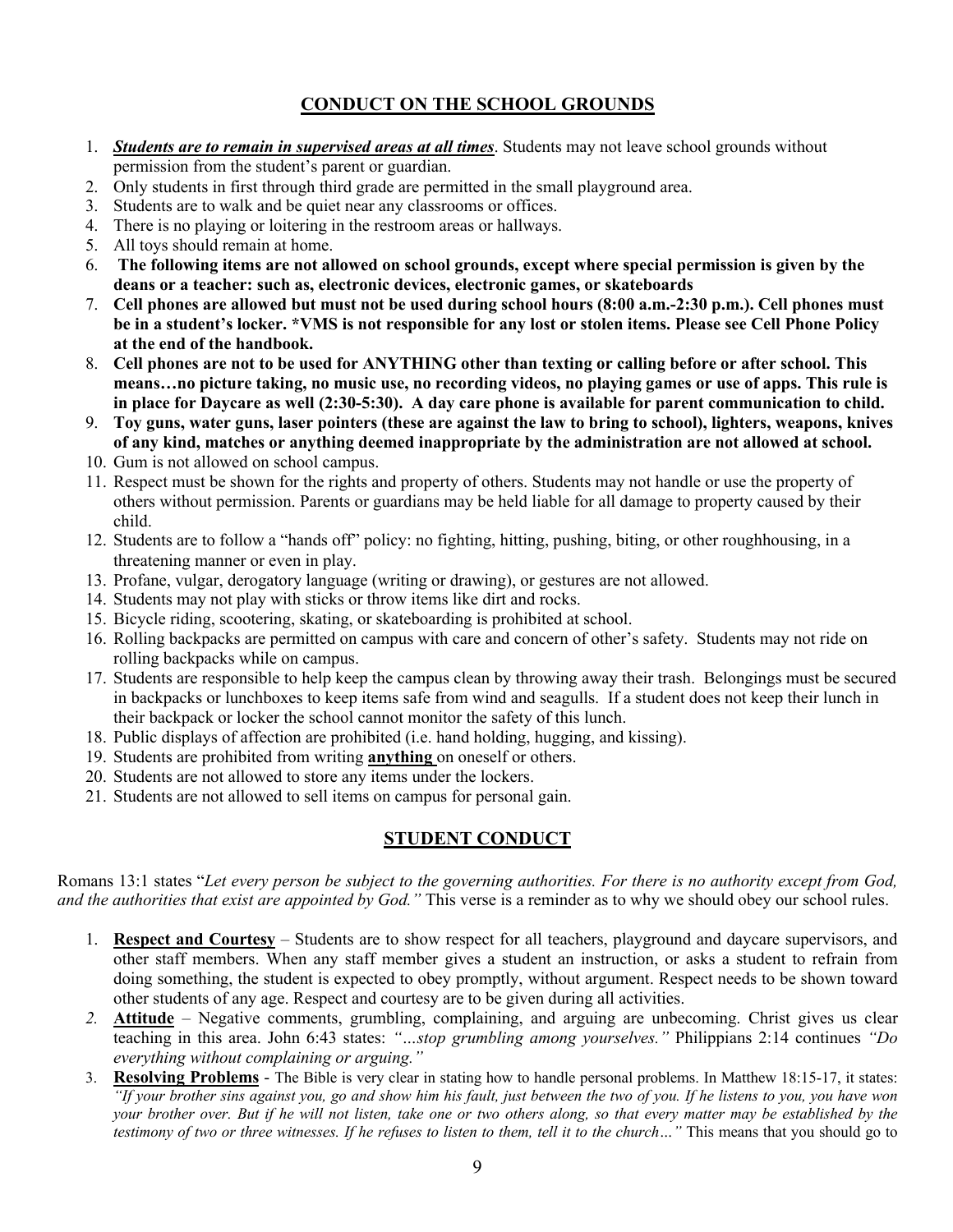the person with whom you have the problem and try to fix it right away. The misunderstanding will only grow if you wait or include other people who are not part of the problem. If you are unable to resolve your differences, then go to a teacher for help.

- 4. **Social Responsibility** Romans 12:9-21 outlines the Christian's social responsibility toward others. Basically, we are to love each other and to show it by our concern and care for each other. It is not easy to love people who "rub you the wrong way," but God commands it, and if you yield to Him, He will give you the strength and power to do it. Love is not a feeling, but an action of doing what is best for the other person. It is tempting to belittle others and call them names. This is not love. The staff expects you to grow in your practices of Christian love toward each other, including earnest and regular prayer for one another and for your teachers.
- **5. Tardies** Students arriving to school after 8:05 a.m. are considered tardy unless they bring a doctor, dentist, or orthodontic appointment verification. If a student arrives to school after 8:20 they will need to check into the school office and fill out a tardy slip. In case of unusual traffic emergencies, an excused tardy slip may be issued if a parent accompanies the student to the office to explain the delay. Business or personal delays, whether the fault of the student or not, are not considered excused tardies. If your student's carpool is causing tardiness, alternative transportation may need to be arranged. **When a student has acquired 6 tardies, he/she will receive a detention, after which every subsequent 4<sup>th</sup> tardy will result in the same consequence**. In between classes, students are given 3 minutes for their passing period. **If a student arrives over 5 minutes late to a class during the day, resulting in an unexcused tardy, he/she will receive a citation.**
- 6. **Absences** An absence is considered excused in the event of an illness, doctor appointments, or family emergencies. Accurate attendance records are important and required by law. If a child is absent, parents must directly notify the child's teacher in writing (email is acceptable). Your child's teacher will then prepare a packet of the day's missing work. For a prolonged absence due to illness (5 or more days) a doctor's note is required. We strongly encourage family vacations be planned during school breaks. Exceptions must be requested in writing to the school office and teacher with as much advance notice as possible. Students will then be issued a 'Blue Absence Request Form' to record work that will be missed. This form indicates due dates stated by the teacher. This work is due upon the student's return and/or the listed due date.
- 7. **Respect for School Property** Desks, tables, chairs, lockers, and books are the property of the school/church and should be kept clean, orderly, and free from stickers or defacing marks. If a teacher or the administration feels there is reasonable suspicion or there are other concerns, there will be a search of the student and his/her belongings for any illegal or harmful possessions.
- 8. **Telephone Usage** Using the telephone is permitted only with a pass from the teacher and with office approval in case of a real emergency. **Students will NOT be given permission to call home for forgotten lunches, homework, or making plans with friends after school.**
- 9. **School Supplies** Each student must always have adequate pencils, paper, markers and crayons, scissors, ruler, and glue. Additional materials may be required for specific classes. All students must have a study Bible, which can be purchased at the school office. **The school will not be responsible for lost or damaged items**.
- 10. **Lunch Break** All food must be eaten while seated in the designated lunch area. Sitting on tabletops is not allowed. When a student has finished eating, yard duty personnel will dismiss them. Upon dismissal, all trash must be put into the proper containers. If a student needs to see a teacher during lunch, a note from that teacher is required. Students must eat first, then show the note to yard duty personnel, and then go to the designated meeting place. **Students should refrain from sharing their food and must not sell their food to other students.**
- 11. **Supervised Areas** Students must be always supervised during school. No student will be allowed to go to an unsupervised area without a pass from a teacher or an aide.
- **12. Leaving School Grounds** The school is responsible for all students once they have arrived at school, because of this, no student may leave the school grounds during the school day without written permission from their parent and without being signed out at the office. At the close of school, students are not to loiter around the school. At 2:25 p.m., all students must go promptly to the dismissal. **Any students not picked up by 2:40 p.m. will be sent to Daycare, as we cannot leave students unsupervised in the dismissal area.**
- 13. **Cheating** Cheating on tests, class work, and homework papers is dishonest. Any student caught cheating, either by letting another student copy material or by copying, will receive a zero for that work and parents will be notified. The student will also receive a citation or detention. Plagiarism is unacceptable. All work must be in the student's own words unless quotations are used, and sources credited.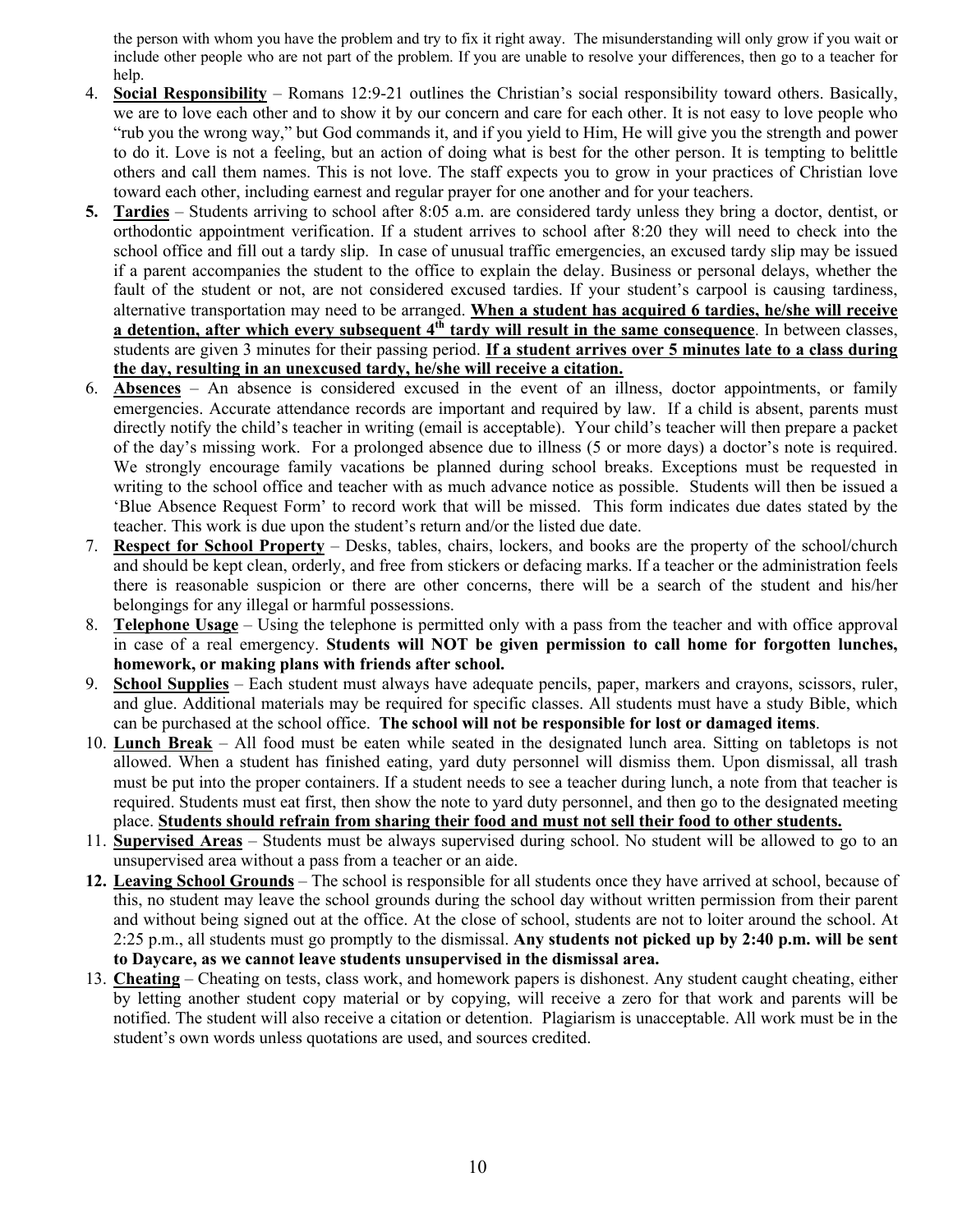## **DRESS CODE**

Ventura Missionary School has been established to serve families. It is the understanding of the school that parents and students will cooperate with standards of dress as the school defines them. The final authority and decision will rest with the administration, who relies on the School Board's policies, as to the appropriateness of the personal appearance of any student attending Ventura Missionary School. *We desire that our students dress in such a manner that represents Jesus, our school, and their families with modesty, dignity, and respect.*

#### SHIRTS/TOPS What Can I wear?

- Shirts and sweatshirts that are plain, with a pattern or design, name brand (no branding slogan), geography location, professional sport team name, college name including sport mascot or academic department, and parent businesses
- Shirts with modest necklines and appropriate coverage of undergarments are acceptable
- VMS shirts, Christian camp shirts, and Christian messages shirts are acceptable
- Shirts received during a field trip (example: Operation Christmas Child or Long Beach Aquarium)

#### I should not wear.

- Any shirt with a message or a slogan outside of the Christian shirt description above
- Midriff baring tops
- Sleeveless tops/tank tops
- Tops that show your shoulders or fall off your shoulders
- Backless shirts
- Strapless shirts
- Tops/shirts that show your undergarments

### SHORTS, SKIRTS, & PANTS

#### What can I wear?

- Shorts that have a  $5$ " inseam please measure
- Skirts that measure 5" from the knee if kneeling on the ground
- Pants, jeans, and loose-fitting sweatpants
- Leggings worn under a long tunic shirt or under a dress/skirt
- Pants that cover all my undergarments

#### What I should not wear.

- Leggings/yoga pants/tight sports pants that are worn with a shirt/blouse that is too short and does not come to midthigh
- Leggings under shorts that are too short
- Excessively baggy pants or shorts
- Pajama bottoms (unless it is a Spirit Day)
- Ripped jeans
- Short shorts
- Short skirt

#### HAIR & OTHER THINGS TO NOTE

- Hair color and style must not be distracting (no Mohawks for examples; hair color must be a natural color) If a student comes to school with a non-natural hair color he/she will have 48 hours to re-dye their hair to a natural color.
- Heels may not exceed 1  $\frac{1}{2}$  inches at school \*Exceptions to this could be at MS Dances, Graduation, etc.
- No black scuffing shoes in the gym
- Body piercings are not allowed. Earrings on girls are ok. Earrings on boys are not allowed.
- Students can wear open toe and heal shoes in middle school, they will need to bring athletic shoes for PE

#### **CONSEQUENCES OF NOT FOLLOWING OUR DRESS CODE**

#### **Violation of the dress code will result in one or more of the following consequences:**

- Student conference with staff
- Student given appropriate attire (P.E. shirt or shorts) to wear for the remainder of the day
- Citation (after 3 dress code offenses) *Repeat offenders will be given an alternate dress code of only VMS attire.*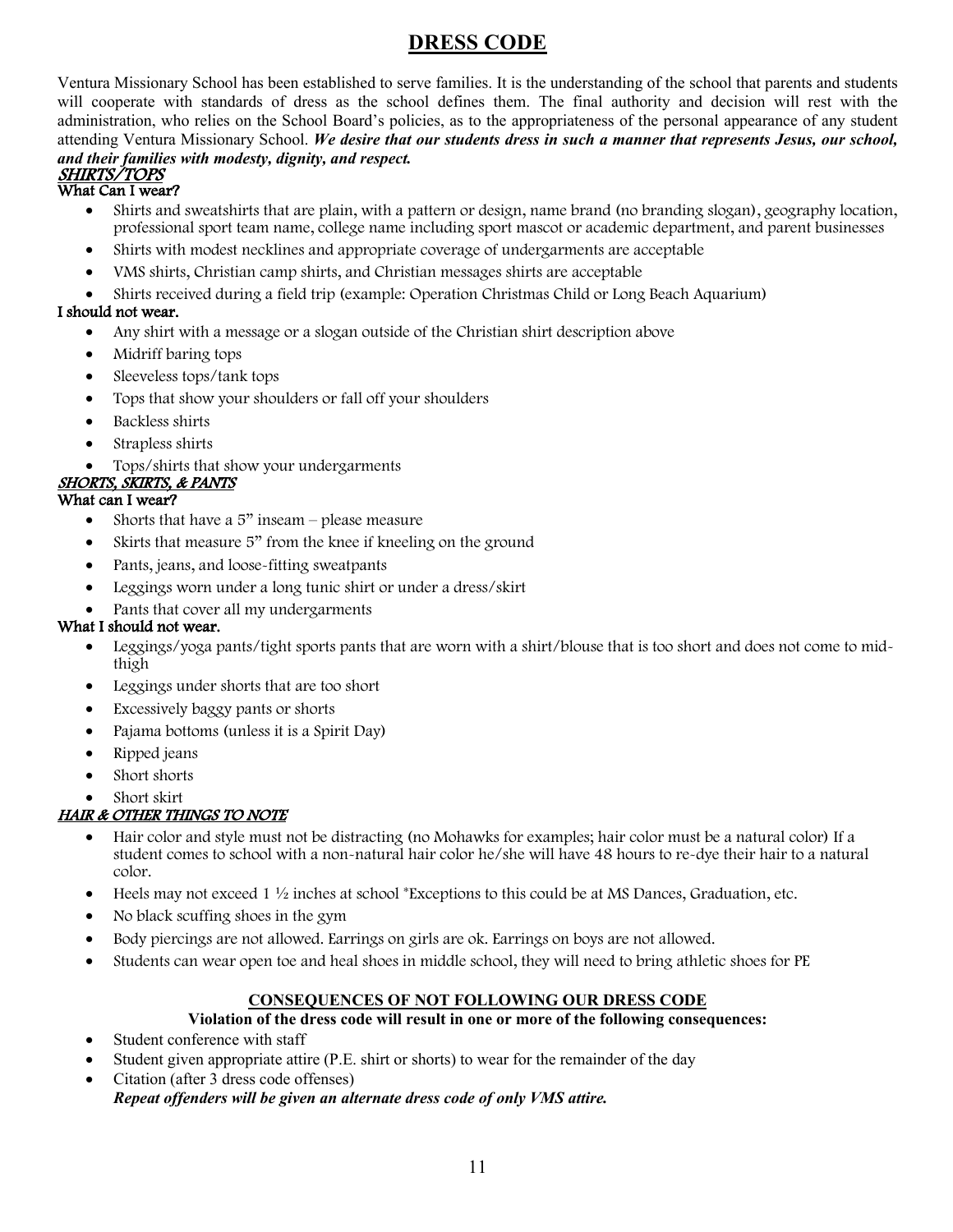#### **CITATIONS & DETENTIONS**

In middle school, citations and detentions are issued as a consequence for failure to abide by the standards set forth in this handbook. Teachers, yard duty supervisors, or other school staff may give citations and detentions for the following:

- 1. Being in an unsupervised area **D or C**
- 2. Disruptive Behavior **D or C**
- 3. Taking or using the property of another without permission **D or C**
- 4. Roughhousing, hitting, pushing, kicking, fighting (even in play) **D or C**
- 5. Physical displays of affection to the opposite sex **D or C**
- 6. Profane or vulgar language or gestures **D or C**
- 7. Using the word "gay" or calling another student "gay" or a synonym **D or C**
- 8. Throwing objects inside or out of the classroom (paper wads, rocks, erasers, etc.) **D or C**
- 9. Accumulation of 6 unexcused tardies or 4 thereafter **D**
- 10. Refusal to follow instruction **D**
- 11. Arguing or other forms of disrespect towards an adult **D or C**
- 12. Negative comments or complaining **D or C**
- 13. Belittling of others in word or gesture **D or C**
- 14. Defacing or breaking of school property or equipment **D**
- 15. Cheating **D or C**
- 16. Dress Code violation **D or C**
- 17. Lying to school personnel **D**
- 18. Accumulation of classroom warnings **C**
- 19. Repetitive failure to follow classroom policies or disruptive behavior which has resulted in three citations **D**
- 20. Cell phone's outside of lockers, use of, and/or on during school hours **D or C**
- 21. Electronics at school **D or C**
- 22. Gum **C**
- 23. Walking in an undesignated area (grass, embankment, etc.) **D or C**
- 24. Sliding down the banister **C**
- 25. Negative comment referring to a student's intellectual capacity **D or C**
- 26. Putting marks on one's self or others **D or C**
- 27. Selling of items at school for personal gain **D or C**

Detentions are tracked on a cumulative basis by the semester. An accumulation of three citations will be equivalent to a detention. At least one day's notice will be given to students who are assigned a detention. More than one detention may be given for any offense, as determined by the administration.

| <b>Detention</b>   | Consequence                                                                                                                                                                                                                                                                              |
|--------------------|------------------------------------------------------------------------------------------------------------------------------------------------------------------------------------------------------------------------------------------------------------------------------------------|
| #1                 | 30 minutes in Detention Room after school                                                                                                                                                                                                                                                |
| #2                 | 45 minutes in Detention Room after school                                                                                                                                                                                                                                                |
| #3                 | 60 minutes in Detention Room after school                                                                                                                                                                                                                                                |
| #4                 | 75 minutes in Detention Room after school                                                                                                                                                                                                                                                |
| #5                 | 90 minutes in Detention Room after school *Placed on Behavior Intervention/Probation                                                                                                                                                                                                     |
| #6                 | Half-day in-school suspension                                                                                                                                                                                                                                                            |
| #7                 | Full day in-school suspension                                                                                                                                                                                                                                                            |
| #8                 | Full day at-home suspension                                                                                                                                                                                                                                                              |
| #9                 | Two-day at-home suspension                                                                                                                                                                                                                                                               |
| $\perp$ 1 $\wedge$ | $\mathbf{D}^1$ and $\mathbf{L}^2$ and $\mathbf{L}^2$ and $\mathbf{L}^2$ and $\mathbf{L}^2$ and $\mathbf{L}^2$ and $\mathbf{L}^2$ and $\mathbf{L}^2$ and $\mathbf{L}^2$ and $\mathbf{L}^2$ and $\mathbf{L}^2$ and $\mathbf{L}^2$ and $\mathbf{L}^2$ and $\mathbf{L}^2$ and $\mathbf{L}^2$ |

- #10 Dismissal from Ventura Missionary School
- **\*A 15 minute penalty will be added for any missed detention.**

**\*\*Since suspensions are inherently more serious than a detention, any suspension (not assigned as consequences for accumulated detentions) will result in 1-3 detentions added into the student's detention count at the Administrator's discretion.**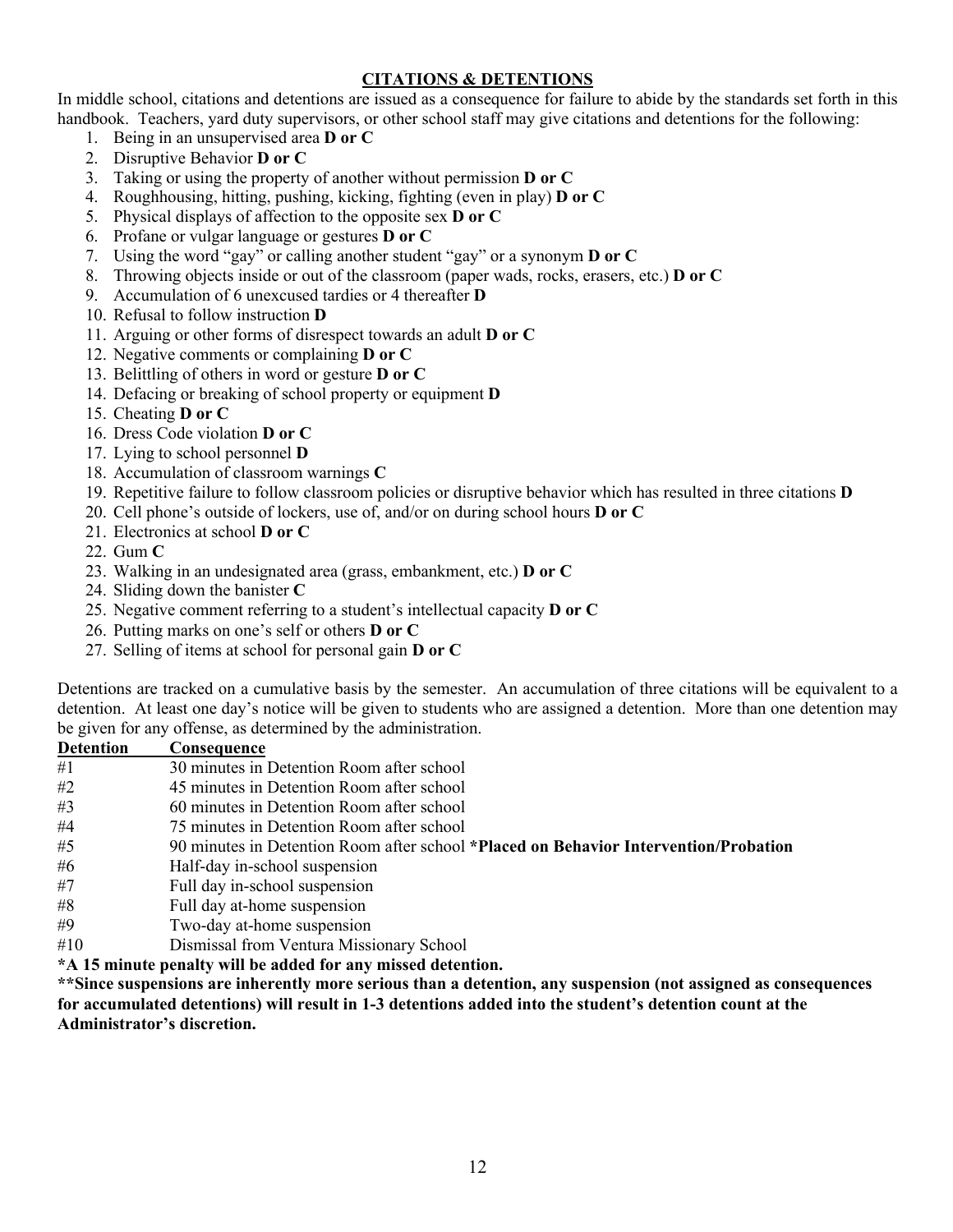# **ACADEMIC AND BEHAVIORAL INTERVENTION/PROBATION**

**Behavioral Intervention/Probation** is assigned to a student who receives an overall grade of N or U for citizenship in 2 or more classes, accumulates 5 or more detentions in a semester, is repeatedly sent to the office on discipline referrals, or for any major disciplinary problem, such as continued deliberate disobedience, a rebellious spirit which is unchanged after counseling or a continued negative attitude and influence on other students. Teachers keep records of all inappropriate student behavior and may initiate a contract for the student to follow. If the conditions of the contract are not followed then the student will be placed on behavior probation. If the criteria for probation, set forth in the behavior probation letter, are not followed then the student may be dismissed from school. While on probation, a student may not participate in extracurricular activities and must relinquish any and all positions of leadership.

**Academic Intervention/Probation Academic Intervention** is assigned to students showing insufficient academic progress, as demonstrated by grades of a D or F in two or more subjects such as, Bible, Language Arts, Math, Science, and Social Studies/History. If a student is placed on academic intervention, a letter explaining intervention will be sent to the parents. If a student does not successfully remove him/herself from intervention after one quarter, the student will progress to academic probation status. If a student still does not show signs of progress, the student's academic records will be reviewed for possible dismissal from school.

#### **While on INTERVENTION/PROBATION, a student may not be involved in extracurricular activities and will have to relinquish any and all positions of leadership.**

Once on intervention/probation, the student's status extends the following quarter. A student on intervention/probation during the last quarter of the year, who returns to VMS could begin the new year on intervention/probation. The student's status will be reviewed at the end of the first quarter. If the student does not improve to at least a satisfactory level, the consequence may be dismissal from school. When placed on intervention/probation a letter will be sent home, a parent-teacher conference may be required, and/or a student contract may be created.

#### **SUSPENSION/EXPULSION**

Any overt act, which in the opinion of the school administration, places any student or teacher in danger or places the school in a position of disrepute is cause for immediate suspension or expulsion from school.

Additionally, suspension may result from a student exhausting the various consequences for accumulated inappropriate behavior. The regulations and requirements of the suspension will be given in writing to the student and parents. Any failure to comply with written consequences of suspension is grounds for expulsion from school. Any student suspended must realize that this is a serious condition. To treat it lightly is to ask for expulsion from Ventura Missionary School.

Ventura Missionary School desires to nurture each individual student, but in doing so, will not allow an individual to jeopardize the safety or hinder the growth of others.

*The school generally follows its discipline procedures contained herein. However, there are circumstances in which the school Administration may determine, in their sole discretion, that it is appropriate not to follow progressive discipline steps. In cases in which a student has engaged in egregious, immoral, or other unacceptable behavior, the school reserves the right to suspend or expel the student immediately.* (ACSI Legal/Legislative Update 22)

The following items are **examples** of just cause for immediate suspension or expulsion without accumulation of detentions or consequences for inappropriate behavior. This list is not exhaustive:

- 1. Caused or attempted to cause damage to school property or stolen or attempted to steal school property.
- 2. Caused or attempted to cause damage to private property or stolen or attempted to steal private property.
- 3. Caused, attempted to cause, or threatened to cause physical injury to another person.
- 4. Possessed, sold, or otherwise furnished any firearm, knife, explosive, or other dangerous object; unless, in the case of possession of any such object, the pupil had obtained written permission from a certified school employee, which is concurred in by the principal or designee of the principal.
- 5. Unlawfully possessed, used, sold, or otherwise furnished, or been under the influence of any controlled substance, alcoholic beverage or intoxicant of any kind.
- 6. Possessed or used tobacco on school premises.
- 7. Committed an obscene act or engaged in habitual profanity or vulgarity.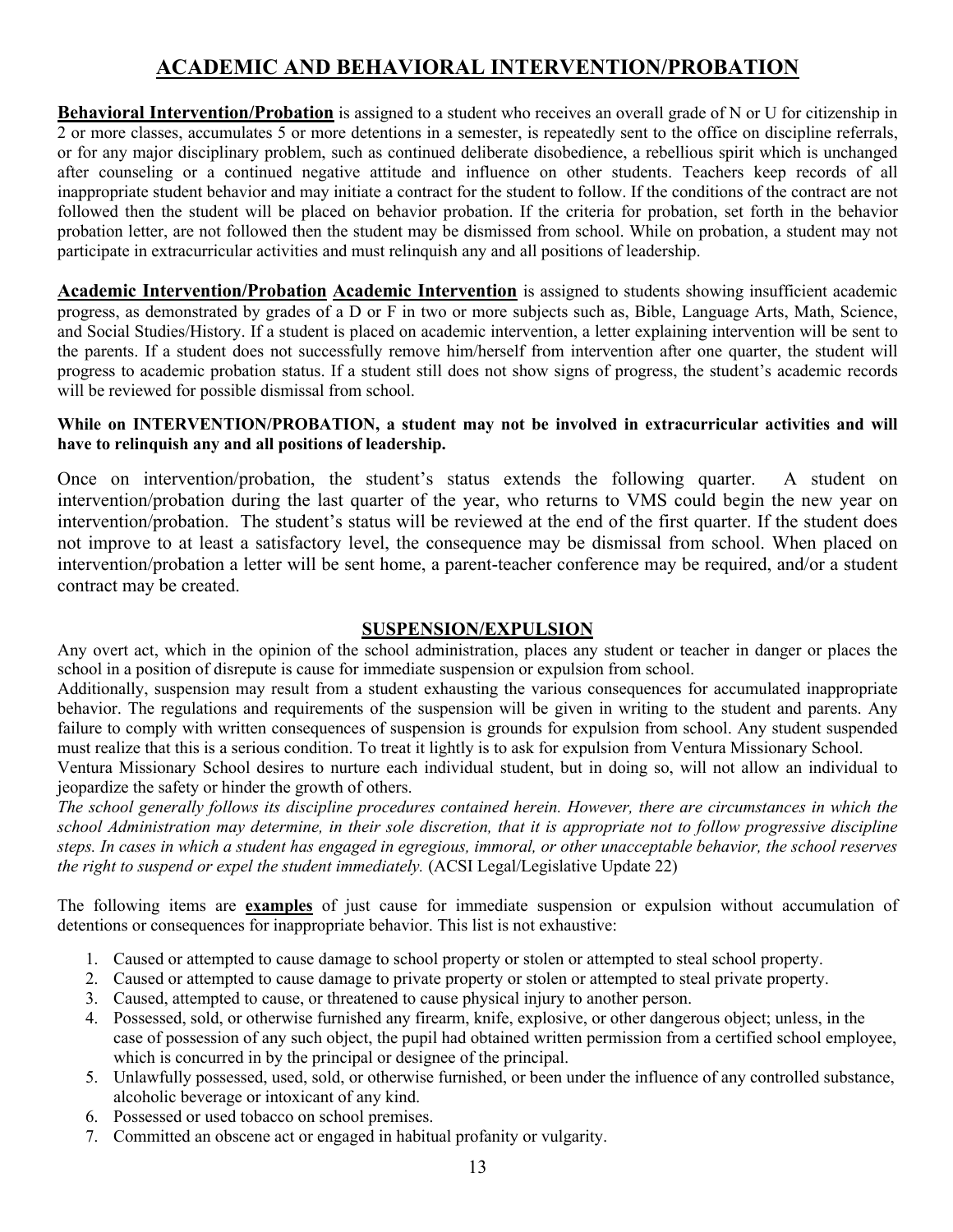- 8. Disrupted school activities or otherwise willfully defied the valid authority of supervisors, teachers, or administrators.
- 9. Failure to respond to terms set forth in behavioral or academic intervention/probation.
- 10. Sexual harassment or improper behavior toward any student or adult.
- 11. Cursing a teacher or adult authority.
- 12. Leaving school grounds without permission.

# **STUDENT HELP FOR CITING IN RESEARCH PAPERS**

Over the years, standards for documenting sources on research papers have changed. The most current guidelines are outlined below from the **MLA Handbook for Writers of Research Papers (Fifth Edition).** These standards are to be followed for all formal research papers done in fourth and fifth grades and middle school.

When students use another person's ideas or expressions in their writing without acknowledging the source, it is considered plagiarism. In short, to plagiarize is to give the impression that you have written or thought something that you borrowed from someone else. It is perfectly fine to borrow someone else's words or ideas if you give them credit by documenting the source.

For additional information regarding the format, consult the website www.workscited4u.com. or www.easybib.com.

1 Corinthians 10:31, "Do all to the glory of God."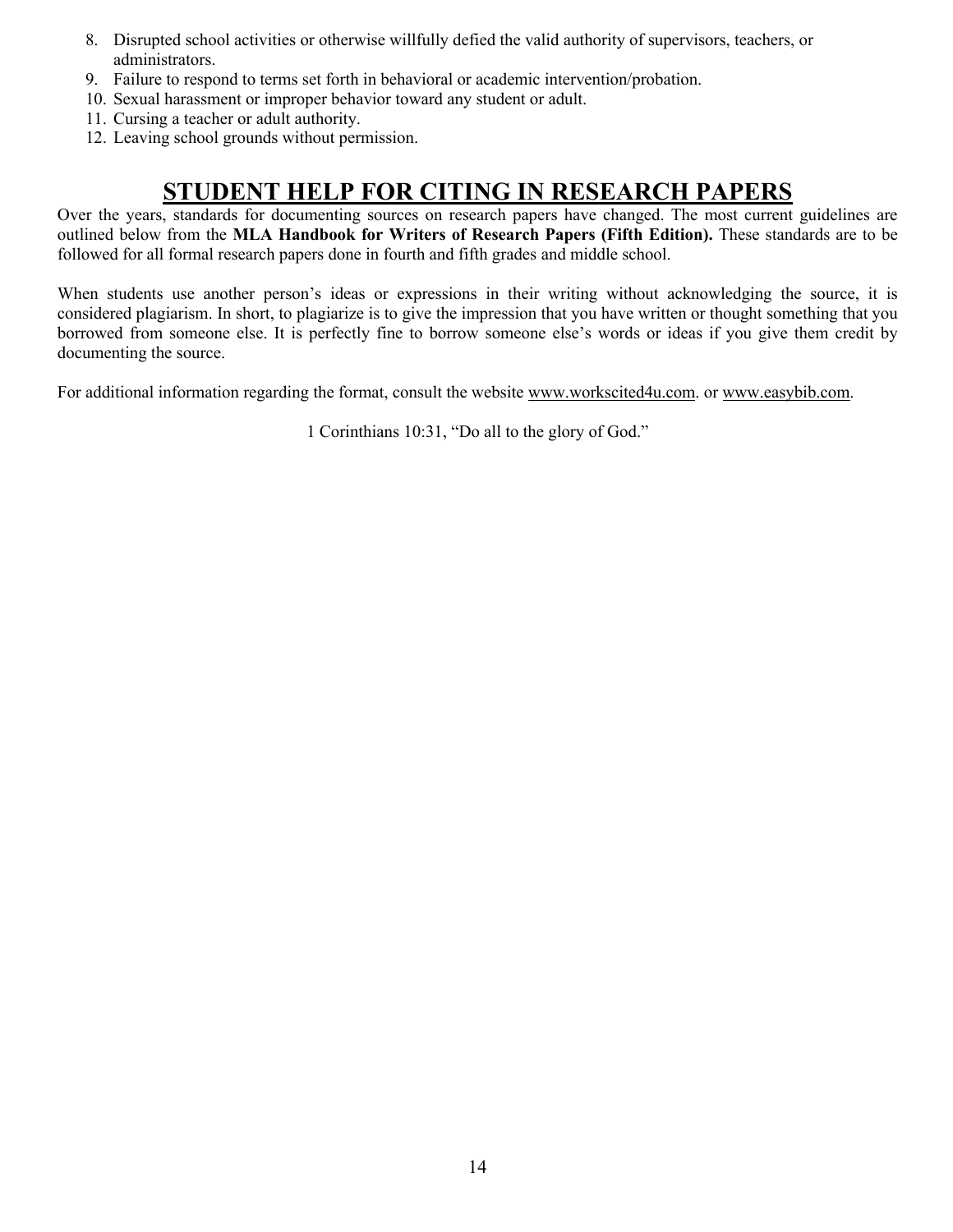### **THE FOLLOWING MUST BE SIGNED:**

**I have read the Ventura Missionary School** *Middle School Handbook* **completely to become familiar with the programs, privileges, and responsibilities of Ventura Missionary School. I am responsible for the information contained in the handbook.** 

**Student Signature**  $/2017$ 

**I agree to the above statements, and agree to support the philosophy and ministry of the school. If I cannot, I agree to withdraw my student from school. I also understand and agree that continued enrollment and reenrollment of my children at VMS is dependent on my parental support of the school, its staff, and its policies.**

**Parent Signature \_\_\_\_\_\_\_\_\_\_\_\_\_\_\_\_\_\_\_\_\_\_\_\_\_\_\_\_\_\_\_ Date \_\_\_\_\_\_\_\_\_\_\_\_\_\_\_\_\_/2017**

# **THE FOLLOWING MUST BE SIGNED IF YOUR STUDENT WISHES TO EMAIL VMS STAFF MEMBERS REGARDING SCHOOL:**

#### **VENTURA MISSIONARY SCHOOL EMAIL POLICY**

Teachers may give their Email address to Ventura Missionary School parents and students to enhance communication regarding school matters. Email access to Ventura Missionary School staff members is strictly on a volunteer basis. Parental consent must be given for students to send and receive Emails with a Ventura Missionary School staff member. Instant messages and chat room activities are strictly prohibited. Email communication must be limited to homework/school related matters only.

| I give permission for my child,                                         | , to communicate with all Ventura Missionary                                                                   |
|-------------------------------------------------------------------------|----------------------------------------------------------------------------------------------------------------|
|                                                                         | School staff members through Email. I have reviewed the Email policy with my child and we understand all Email |
| communications must be limited to homework/school related matters only. |                                                                                                                |
| <b>Parent Signature</b>                                                 | Date                                                                                                           |

Student email: The extendion of the extendion of the extendion of the extendion of the extendion of the extendion of the extendion of the extendion of the extendion of the extendion of the extendion of the extendion of the

### **THE FOLLOWING MUST BE SIGNED IF YOUR STUDENT WILL BRING A CELL PHONE TO SCHOOL: VENTURA MISSIONARY SCHOOL CELL PHONE POLICY**

**Students are allowed to have cell phones at school as long as they are turned off and kept in their lockers. Students are not allowed to have cell phones on their person during school hours, including Daycare. If a cell phone is confiscated due to infraction of this rule; a parent must come to the school office to pick it up. Parents and students acknowledge that if a phone is confiscated, the school has the right to examine its contents and further consequences may be given to the student. VMS IS NOT RESPONSIBLE FOR LOST OR STOLEN PHONES.**

**If a student disobeys the rules regarding cell phone usage the following consequences may occur:**

- **First and second offense: Confiscation of phone and a citation or detention. An automatic detention will be given if the student is using the phone in whatever capacity during school hours.**
- **Third offense: Confiscation of phone and detention**
- **Fourth offense: Detention and the student will lose the privilege of having his or her phone on VMS's campus for the remainder of the school year.**

| <b>Parent Signature:</b>          | Date: |
|-----------------------------------|-------|
| <b>Student Signature:</b>         | Date: |
|                                   |       |
| <b>Student Cell Phone Number:</b> |       |